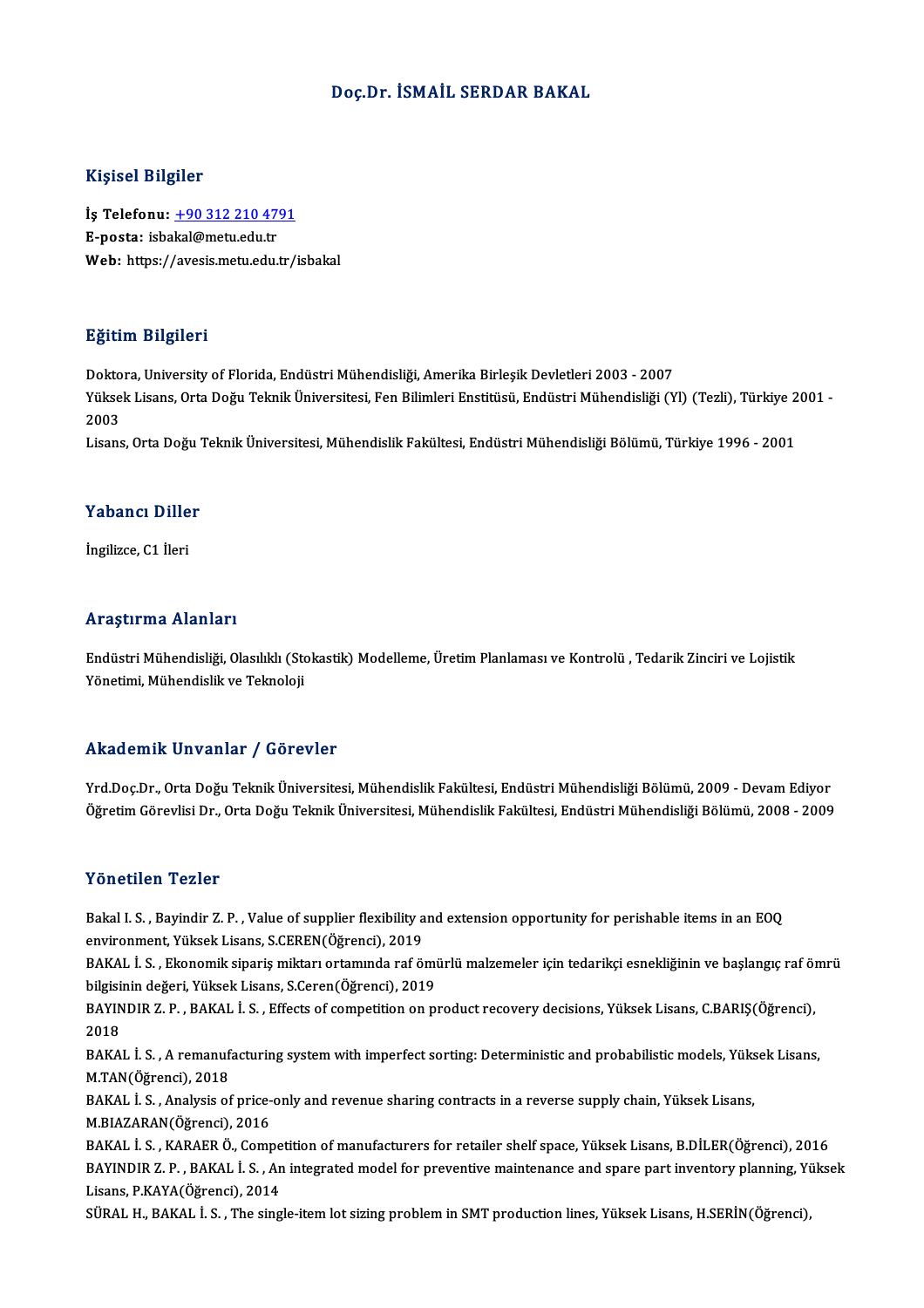2014

2014<br>BAKAL İ. S. , BAYINDIR Z. P. , Ekonomik sipariş miktarı ortamında kesinti bilgisinin değeri., Yüksek Lisans,<br>P. Fsin(Öğrengi), 2014 2014<br>BAKAL İ. S. , BAYINDIR<br>D.Esin(Öğrenci), 2014<br>BAYINDIR Z. B. BAKAL BAKAL İ. S. , BAYINDIR Z. P. , Ekonomik sipariş miktarı ortamında kesinti bilgisinin değeri., Yüksek Lisans,<br>D.Esin(Öğrenci), 2014<br>BAYINDIR Z. P. , BAKAL İ. S. , Value of disruption information in an EOQ environmet, Yüksek

D.Esin<br>BAYIN<br>2014<br>PAKA BAYINDIR Z. P. , BAKAL İ. S. , Value of disruption information in an EOQ environmet, Yüksek Lisans, D.ESİN(Öğrenc<br>2014<br>BAKAL İ. S. , Joint quantity flexibility under market information update, Yüksek Lisans, M.GÜLDEN(Öğren

2014<br>BAKAL İ. S. , Joint quantity flexibility under market information update, Yüksek Lisans, M.GÜLDEN(Öğrenci), 2013<br>BAKAL İ. S. , Analysis of an options contract in a dual sourcing supply chain under disruption risk, Yük BAKAL İ. S., Analysis of an options contract in a dual sourcing supply chain under disruption risk, Yüksek Lisans, BAKAL İ. S. , Analysis of an options contract in a dual sourcing supply chain under disruption risk, Yüksek Lisans,<br>H.KÖLE(Öğrenci), 2012<br>BAYINDIR Z. P. , BAKAL İ. S. , An assessment of a two-echelon inventory system again

H.KÖLE(Öğrenci), 2012<br>BAYINDIR Z. P. , BAKAL İ. S. , An assess<br>Lisans, S.ÖZPAMUKÇU(Öğrenci), 2011<br>BAYINDIR Z. B., BAKAL İ. S., Ontimal n BAYINDIR Z. P. , BAKAL İ. S. , An assessment of a two-echelon inventory system against alternative systems, Yüksek<br>Lisans, S.ÖZPAMUKÇU(Öğrenci), 2011<br>BAYINDIR Z. P. , BAKAL İ. S. , Optimal pricing and production decisions

Lisans, S.ÖZPAMUKÇU(Öğrenci), 2011<br>BAYINDIR Z. P. , BAKAL İ. S. , Optimal pricing and production decisions in reusable container systems, Yüksek Lisans,<br>B.ATAMER(Öğrenci), 2010 BAYINDIR Z. P. , BAKAL İ. S. , Optimal pricing and production decisions in reusable container systems, Yüksek Lisans,<br>B.ATAMER(Öğrenci), 2010<br>BAKAL İ. S. , DURAN S., Tactical inventory and backorder decisions for systems w

Lisans,T.MART(Öğrenci),2010 BAKAL İ. S. , DURAN S., Tactical inventory and backorder decisions for systems with predictable production yield, Yü<br>Lisans, T.MART(Öğrenci), 2010<br>BAKAL İ. S. , Limited quantity flexibility in a decentralized supply chain,

Lisans, T.MART(Öğrenci), 2010<br>BAKAL İ. S. , Limited quantity flexibility in a decentralized supply chain, Yüksek Lisans, S.KARAKAYA(Öğrenci), 2<br>BAYINDIR Z. P. , BAKAL İ. S. , Centralization and advance quality information BAKAL İ. S. , Limited quaı<br>BAYINDIR Z. P. , BAKAL İ<br>M.ÜNAL(Öğrenci), 2009

# <sub>M.UNAL(Ugrencı), 2009</sub><br>SCI, SSCI ve AHCI İndekslerine Giren Dergilerde Yayınlanan Makaleler

- CI, SSCI ve AHCI Indekslerine Giren Dergilerde Yayınlanan Makaleler<br>I. Exact and heuristic approaches for joint maintenance and spare parts planning<br>Rubul B BAYINDIR 7 B BAYALI S I. Exact and heuristic approaches for joint maintenance and spare parts planning<br>Bulbul P., BAYINDIR Z. P., BAKAL I. S. Exact and heuristic approaches for joint maintenance and spare parts planning<br>Bulbul P., BAYINDIR Z. P. , BAKAL İ. S.<br>COMPUTERS & INDUSTRIAL ENGINEERING, cilt.129, ss.239-250, 2019 (SCI İndekslerine Giren Dergi)<br>Value ef d Bulbul P., BAYINDIR Z. P., BAKAL İ. S.<br>COMPUTERS & INDUSTRIAL ENGINEERING, cilt.129, ss.239-250<br>II. Value of disruption information in an EOQ environment<br>PAKAL İ. S. PAYINDIR Z. B. Emer D. E COMPUTERS & INDUSTRIAL ENGINEER<br>Value of disruption information in<br>BAKAL İ.S., BAYINDIR Z.P., Emer D. E.<br>FUROPEAN JOURNAL OF OPERATIONAL Value of disruption information in an EOQ environment<br>BAKAL İ. S. , BAYINDIR Z. P. , Emer D. E.<br>EUROPEAN JOURNAL OF OPERATIONAL RESEARCH, cilt.263, sa.2, ss.446-460, 2017 (SCI İndekslerine Giren Dergi)<br>Value ef information BAKAL İ. S. , BAYINDIR Z. P. , Emer D. E.<br>EUROPEAN JOURNAL OF OPERATIONAL RESEARCH, cilt.263, sa.2, ss.446-460, 2<br>III. Value of information through options contract under disruption risk<br>Kele H. BAKAL İ. S EUROPEAN JOURNA<br>Value of informat<br>Kole H., BAKAL İ. S.<br>COMBUTERS & IND Value of information through options contract under disruption risk<br>Kole H., BAKAL İ. S.<br>COMPUTERS & INDUSTRIAL ENGINEERING, cilt.103, ss.85-97, 2017 (SCI İndekslerine Giren Dergi)<br>Ontimal prising and production desisions Kole H., BAKAL İ. S.<br>COMPUTERS & INDUSTRIAL ENGINEERING, cilt.103, ss.85-97, 2017 (SCI İndekslerin<br>IV. Optimal pricing and production decisions in utilizing reusable containers<br>Ataman B. BAKAL İ. S. BAYINDIR Z. B. COMPUTERS & INDUSTRIAL ENGINEER<br>Optimal pricing and production de<br>Atamer B., BAKAL İ.S. , BAYINDIR Z. P.<br>INTERNATIONAL JOURNAL OF PRODU Optimal pricing and production decisions in utilizing reusable containers<br>Atamer B., BAKAL İ. S. , BAYINDIR Z. P.<br>INTERNATIONAL JOURNAL OF PRODUCTION ECONOMICS, cilt.143, sa.2, ss.222-232, 2013 (SCI İndekslerine Giren<br>Pers Atamer<br>INTERI<br>Dergi)<br>Testis: INTERNATIONAL JOURNAL OF PRODUCTION ECONOMICS, cilt.143, sa.2, ss.222-232, 2013 (SCI indeksle<br>Dergi)<br>V. Tactical inventory and backorder decisions for systems with predictable production yield<br>MARTT, Duran S. Bakal J. S.
- Dergi)<br><mark>Tactical inventory and ba</mark><br>MART T., Duran S., Bakal I. S.<br>INTERNATIONAL IQURNAL G INTERNATIONAL JOURNAL OF PRODUCTION ECONOMICS, cilt.143, sa.2, ss.294-303, 2013 (SCI İndekslerine Giren<br>Dergi) MART T., Duran S., Bakal I. S. INTERNATIONAL JOURNAL OF PRODUCTION ECONOMICS, cilt.143, sa.2, ss.294-303, 2013<br>Dergi)<br>VI. Joint quantity flexibility for multiple products in a decentralized supply chain<br>Karakaya S. BAKAL İ. S.

Dergi)<br>Joint quantity flexibil<br>Karakaya S., BAKAL İ. S.<br>COMBUTERS & INDUSTI Joint quantity flexibility for multiple products in a decentralized supply chain<br>Karakaya S., BAKAL İ. S.<br>COMPUTERS & INDUSTRIAL ENGINEERING, cilt.64, sa.2, ss.696-707, 2013 (SCI İndekslerine Giren Dergi)<br>Value of sunnliar

Karakaya S., BAKAL İ. S.<br>COMPUTERS & INDUSTRIAL ENGINEERING, cilt.64, sa.2, ss.696-707, 2013 (SCI İn<br>VII. Value of supplier's capacity information in a two-echelon supply chain<br>BAKAL İ. S. . ERKİP N. K. . GÜLLÜ A. R. COMPUTERS & INDUSTRIAL ENGINEE<br>Value of supplier's capacity infor<br>BAKAL İ. S. , ERKİP N. K. , GÜLLÜ A. R.<br>ANNALS OF OPERATIONS PESEARCH ANNALS OF OPERATIONS RESEARCH, cilt.191, sa.1, ss.115-135, 2011 (SCI İndekslerine Giren Dergi) BAKAL İ. S., ERKİP N. K., GÜLLÜ A. R.<br>ANNALS OF OPERATIONS RESEARCH, cilt.191, sa.1, ss.115-135, 2011 (SCI İn<br>VIII. Order timing strategies in a single-supplier, multi-retailer system<br>PAKAL İ. S. Gaunes I

## ANNALS OF OPERATION<br>Order timing strate;<br>BAKAL İ.S., Geunes J. INTERNATIONAL JOURNAL OF PRODUCTION RESEARCH, cilt.48, sa.8, ss.2395-2412, 2010 (SCI İndekslerine Giren<br>Dergi) BAKAL İ S , Geunes J INTERNATIONAL JOURNAL OF PRODUCTION RESEARCH, cilt.48, sa.8, ss.2395-2412, 2010<br>Dergi)<br>IX. Market selection decisions for inventory models with price-sensitive demand<br>PAKALLS, Councel, Bomein H, F

Dergi)<br>Market selection decisions for in<br>BAKAL İ.S., Geunes J., Romeijn H. E.<br>JOUPMAL OE CLOBAL OPTIMIZATIO BAKAL İ. S. , Geunes J., Romeijn H. E.<br>JOURNAL OF GLOBAL OPTIMIZATION, cilt.41, sa.4, ss.633-657, 2008 (SCI İndekslerine Giren Dergi)